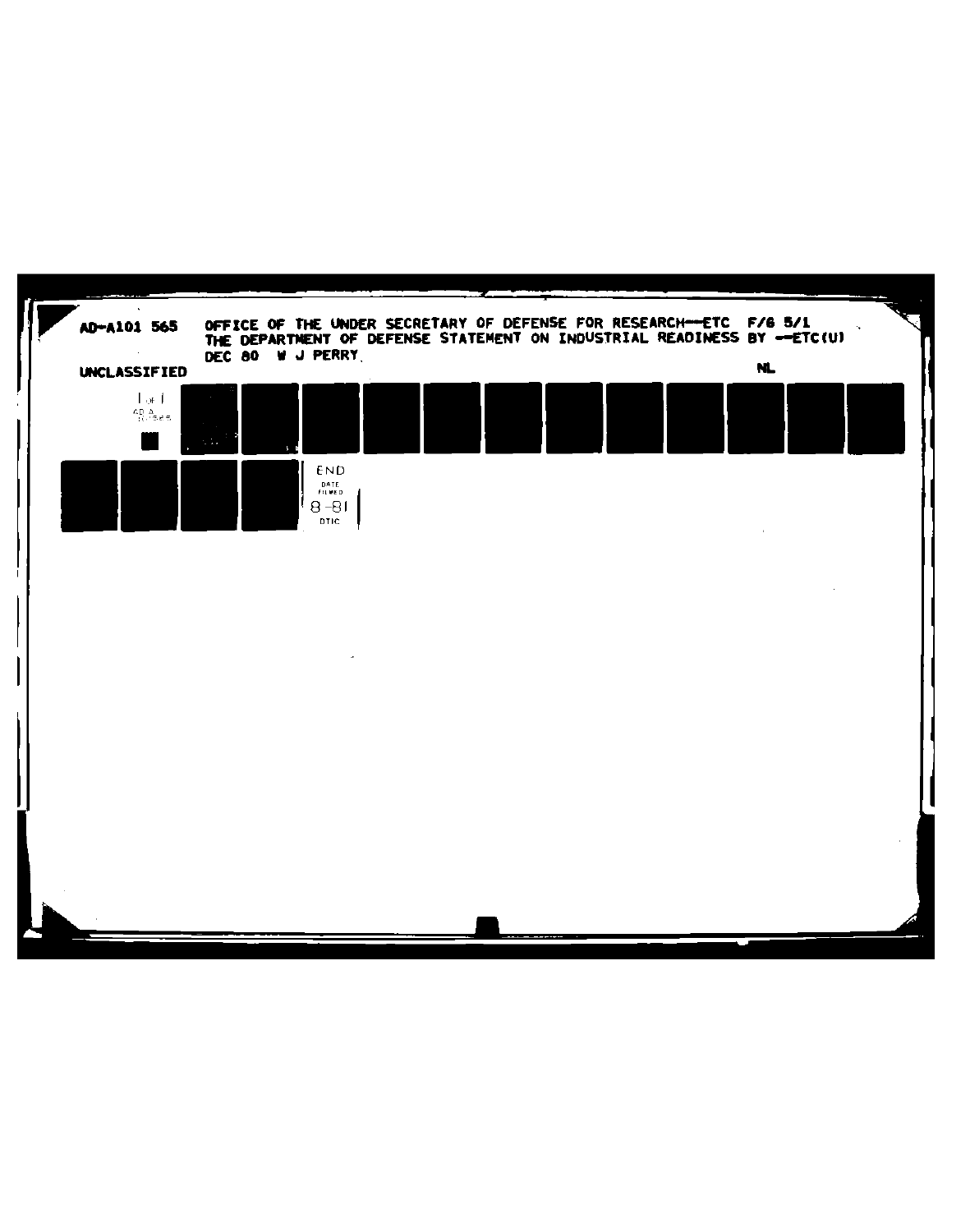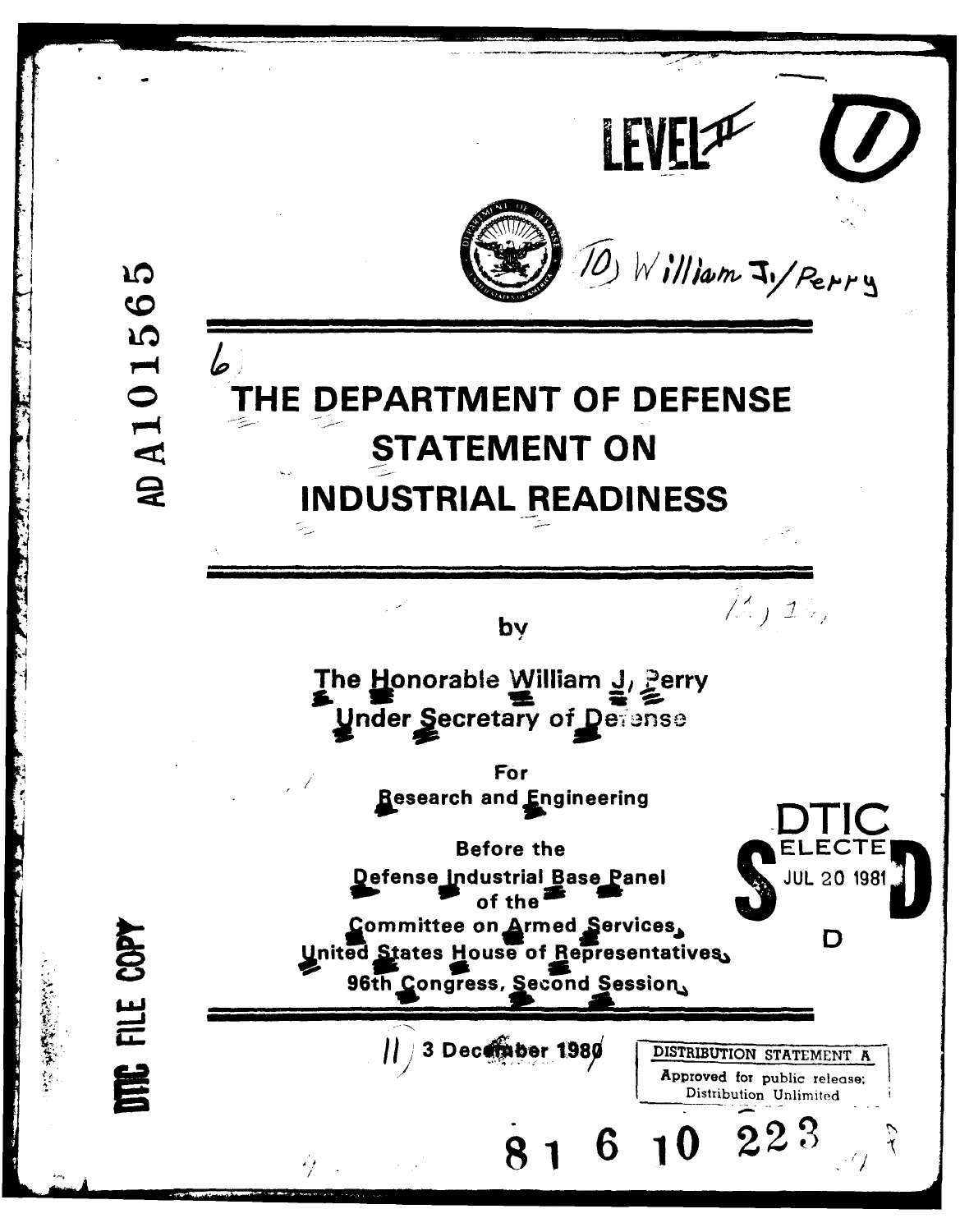**Accessior. Fe NTIS GRMA& DTIS GRAAL**<br>DTIC TAB <del>Q</del> **Unannounced .0 Justiftiation**  $By$   $Bx$   $Hx$ , on file **Distribution/ Availability Codes Aviil: and/or** Mr. Chairman: **District Spuala**l Spualal Pierre (District Spualal Spualal Spualal Spuala)

**ELECTE**

**JUL 20 1981**

**D**

The company of the company of the company of the company of the company of the company of the company of the company of the company of the company of the company of the company of the company of the company of the company

**September** 

ŀ.

I am pleased to appear here today. Improving the Defense Industrial Base is a matter of priority concern. In the past few weeks you have heard testimony from selected members of industry and other agencies of the Federal Government. In combination, they have given you a fairly comprehensive overview of what the problems are and what needs to be done. In particular, Gen Slay provided a comprehensive statement which described the symptoms of a declining industrial base and identified a menu of recommendations.

What I would like to do this morning is to briefly reiterate some of the major points which have been surfaced, then focus on specific actions which are underway or which we believe should be pursued without delay. We should also recognize that the problems identified--declining US productivity, lagging capital investment, increasing foreign dependence and rising costs--are not simply Defense problems; they are in fact national problems which will require a combination of support and work by us all.

The Defense Science Board Study this past summer provided the major underlying contribution to understanding our industrial base problems. Most significant of their findings was that the instability of our major programs has created an environment which is not conducive to stimulating capital **' DTIC**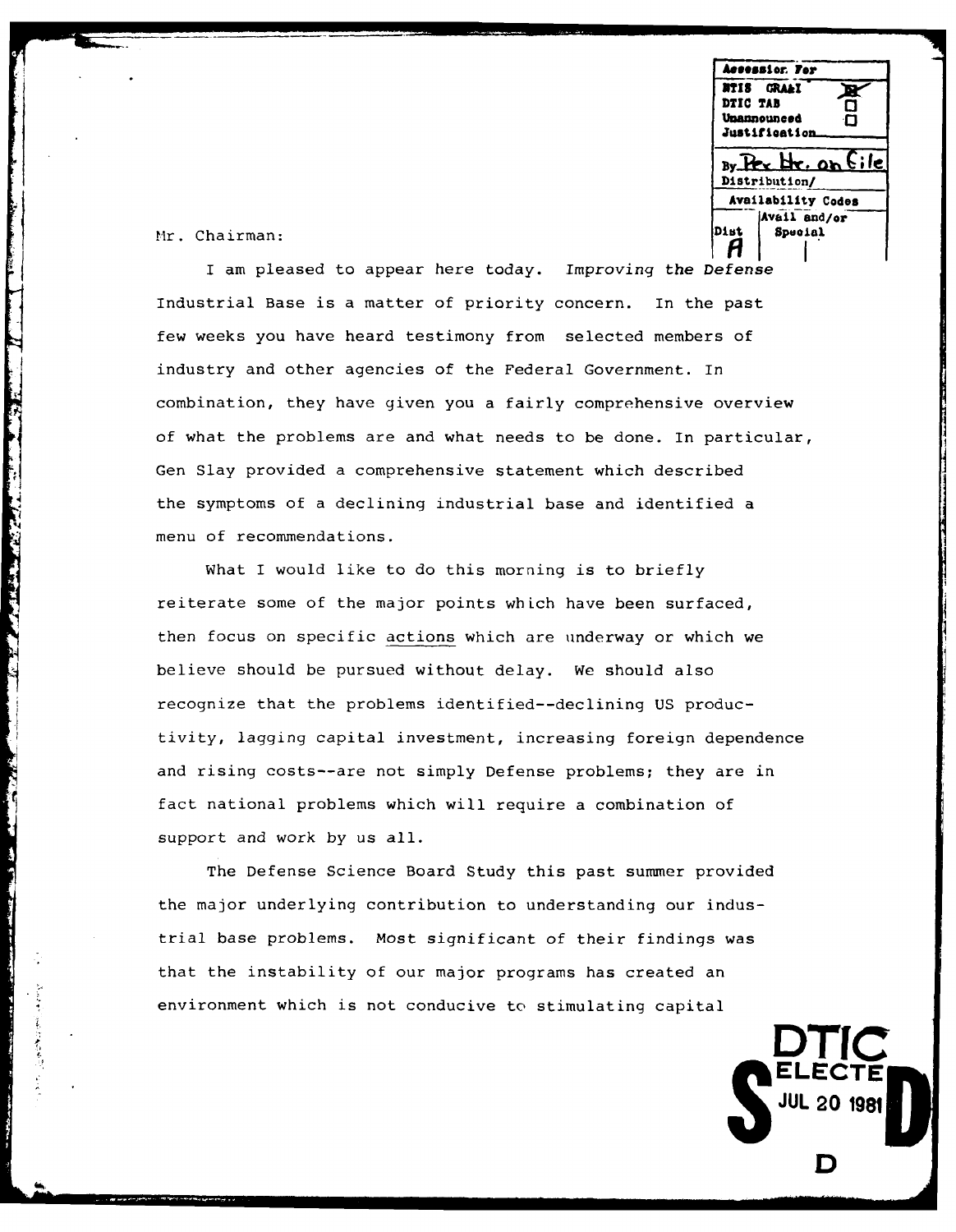investments by industry. The on-again, off-again turbulence of some Defense programs begins a chain reaction of events that often leads to uneconomical procurement rates. We believe that more liberal use of multiyear contracting will prove to be a major step toward improvement of this instability. I will return to discuss multiyear contracting in some detail.

The inadequacy of our resource base and our dependence on foreign suppliers for critical materials is also a paramount concern. I fully support the specific recommendations made by General Slay. We have, over the past months, developed proposals for imaginative uses of a combination of authorities under Title III of the Defense Production Act and the National Defense Stockpile to greatly expand capacity and supply of selected materials with minimum Government involvement and expense. We will be supporting even greater use of these techniques for raw materials and manufacturing processes in the future as a means to enhance our industrial mobilization capability. We are also giving increased emphasis to materials R&D to develop substitutes for materials which may not be readily available in the quantities needed. We will need your support to accomplish these actions.

**The Same Company of Campbell** 

Regulatory constraints over which we have had little or no direct responsibility--such as equipment depreciation or write off policies, import tariff decisions, and safety and environmental rulemaking--have affected the responsiveness of industry. It is time to develop a better balance to Federal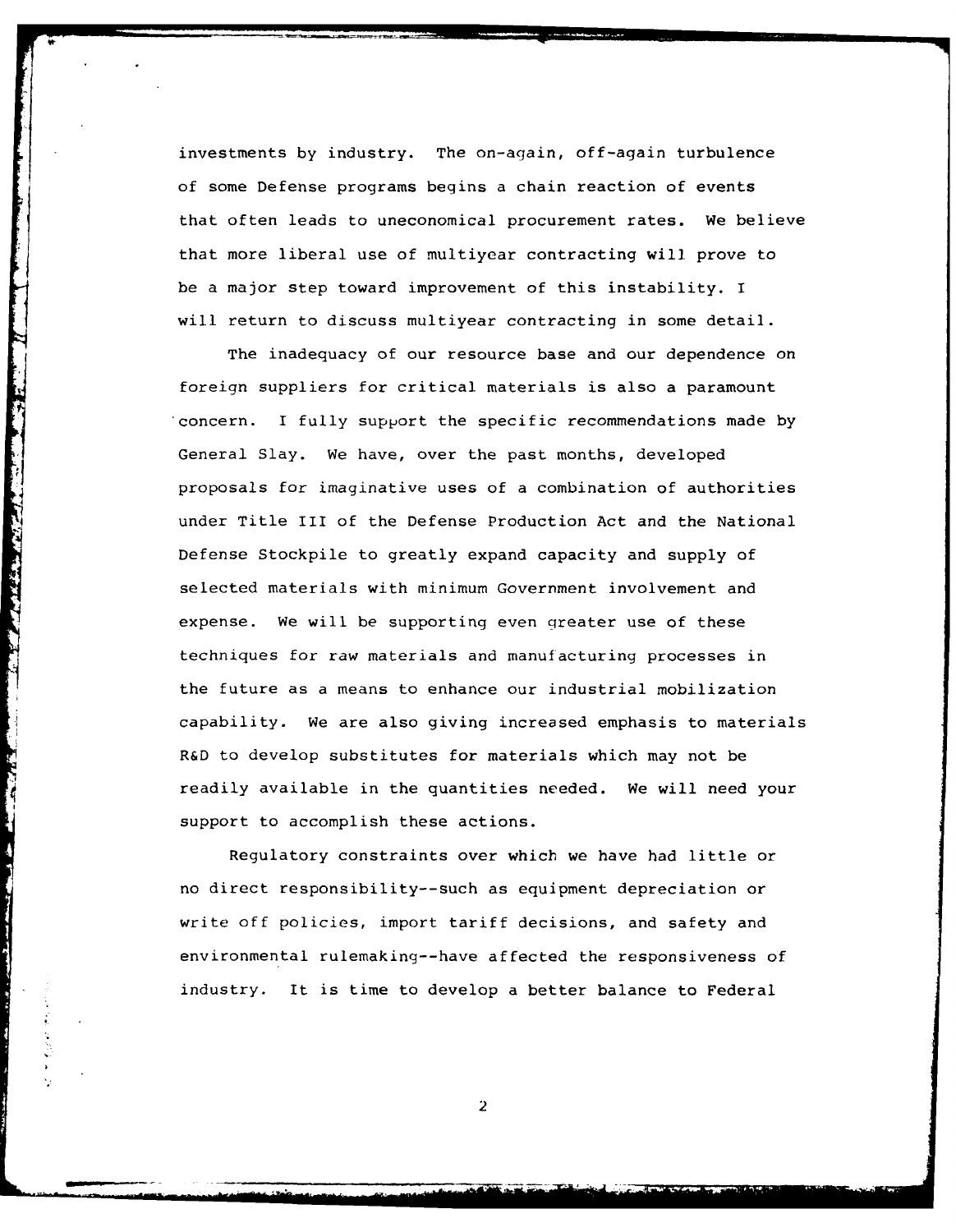rulemaking so that national security considerations receive proper attention. We will be providing leadership to bring this about.

With regard to capital investment and productivity, it has been clearly outlined that inflation and high interest rates have, in combination, seriously reduced the sources for investment capital. The Department of Defense policy of not allowing contractors to recover the cost of paid interest on defense contracts has been questioned during this period of high interest rates. Our policy is based on uniform recognition of the cost of capital rather than singling out a single approach to financing (e.g., interest on that financing) for recovery. It is more equitable to recognize the cost of capital, without regard to how it is financed, to the extent that it can be identified to an individual defense contract.

中心 医阿拉伯氏病

The identification of facilities capital is accomplished through the measurement technique of Cost Accounting Standard 414. It accounts for plant and equipment used on defense contracts and computes a cost of money for facilities capital based on an interest rate published by the Secretary of the Treasury. This rate is currently 10.5 percent. We allow this cost of money related to facilities capital on defense contracts without regard to whether the facility is financed through debt or equity. Our profit policy also rewards facilities investment to further compensate for interest expense.

The identification of operating capital is more complex. There is no comparable Cost Accounting Standard to measure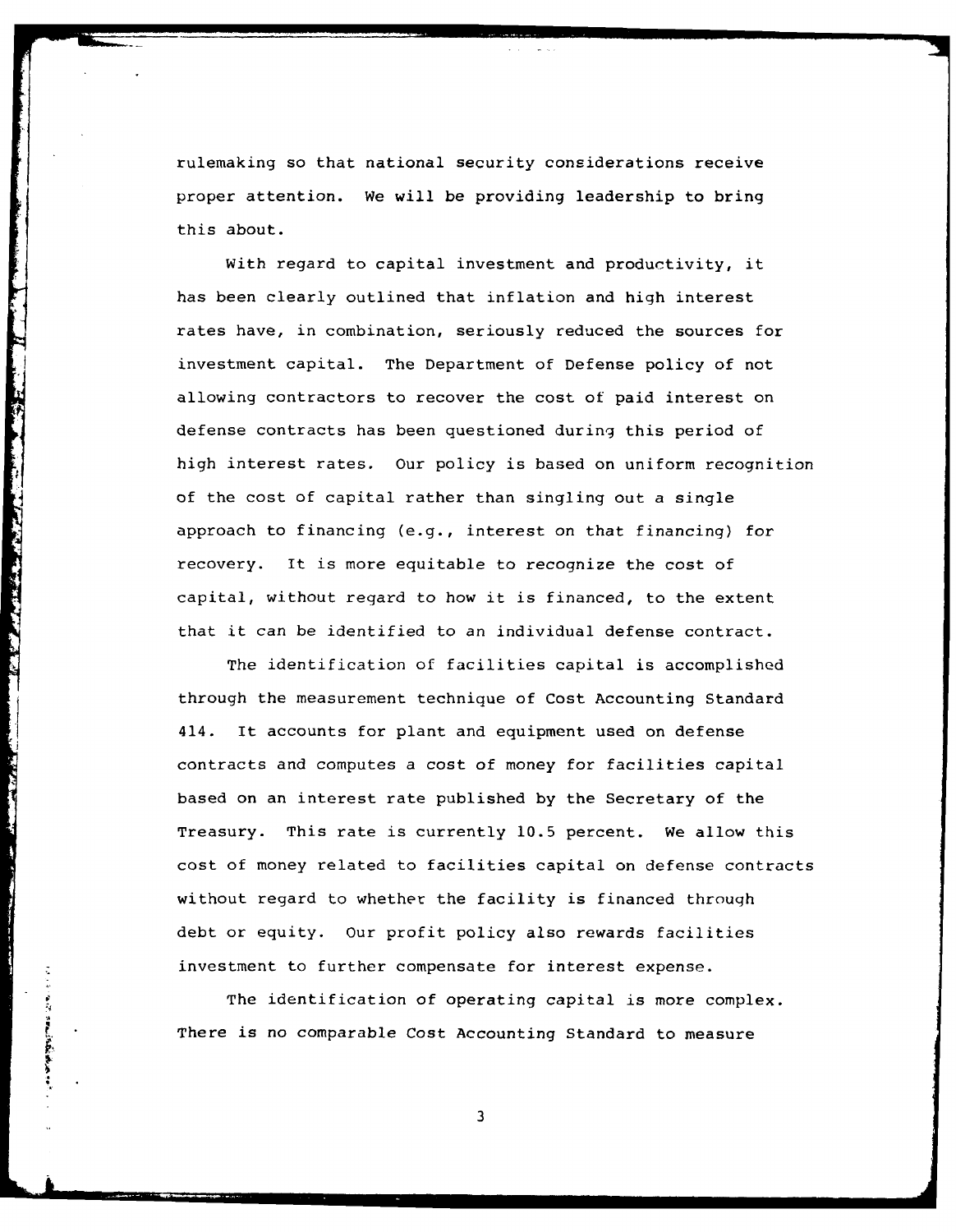operating capital. Research by the Cost Accounting Standards Board staff indicated that it was very difficult to measure operating capital on an individual defense contract. The determination of how much paid interest expense is attributable to an individual contract would create a similar problem, since borrowings are made at the contractor's corporate headquarters to finance government and commercial business investments. However, in recognition of the high cost of financing operating capital, we have examined our current progress payment policy. Preliminary review indicates a wide variation in contractor operating capital financing requirements because of contractor cash management techniques and the time government finance offices take to make payments. Thus, some contracts have minimal operating capital needs while others, especially small businesses, have significant investment requirements. To remedy this situation, we propose to design a progress payment procedure with flexible progress payment rates that will be tailored to individual contracts. The objective of this new procedure will be to reduce the need for contractors to finance operating capital and thereby mitigate the devastating effects of high interest rates.

The DcD Manufacturing Technology Program is clearly an extremely important vehicle for improving the health of industry, and one which **I** fully support. This program directly addresses improving the productivity and responsiveness of the industrial base by developing advanced manufacturing techniques,

**I4**

Marian Barat Company and Company and Company and Company and

**Solution of the Contract of Society and Society and Society and Society and Society and Society and Society and Society and Society and Society and Society and Society and Society and Society and Society and Society and S**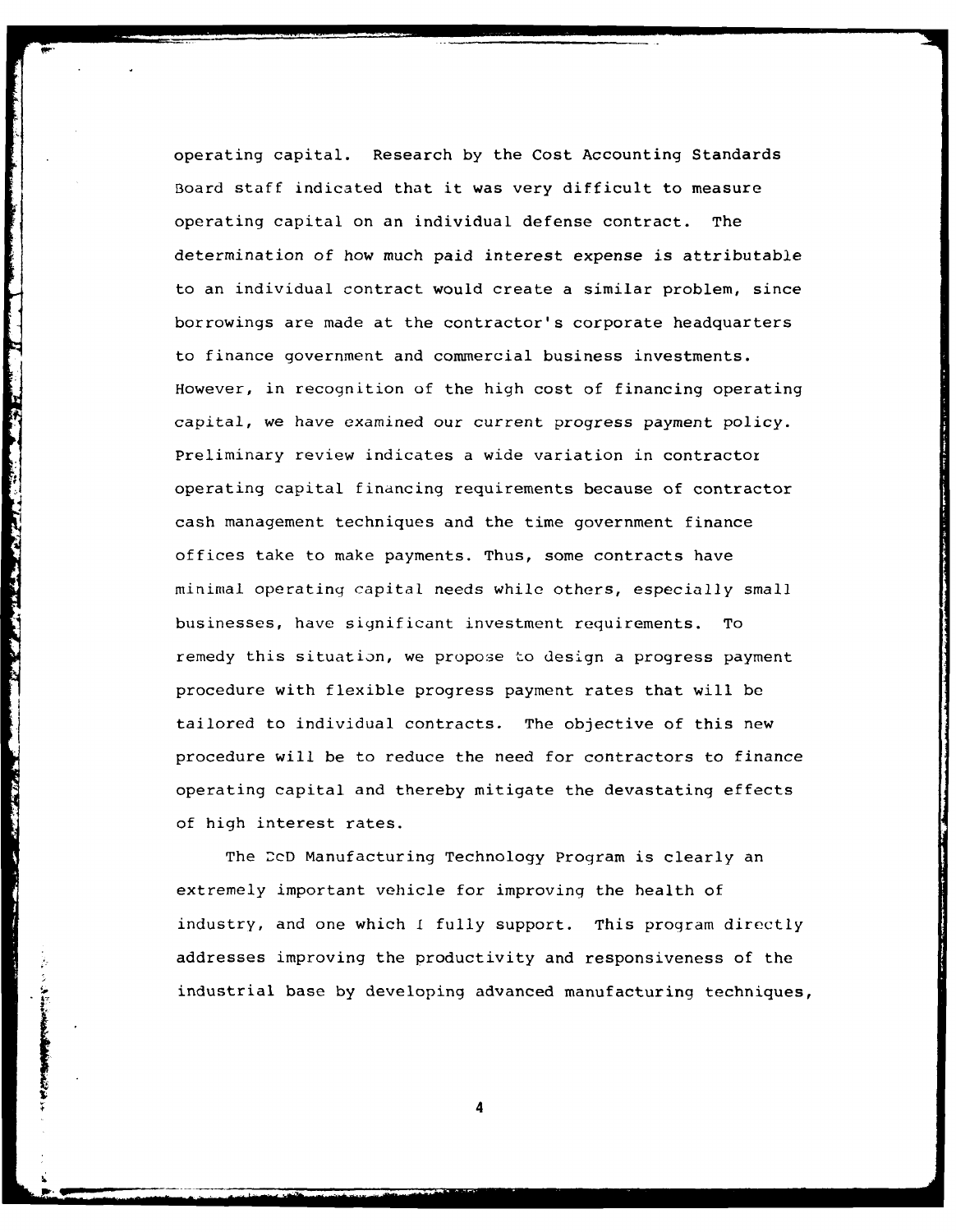processes, materials and equipment. We intend to give this prcgram increased budget emphasis and of course your support will be needed.

There are other areas where our efforts can have a direct benefit. Industry, in general, needs to know more about our anticipated requirements. Although most large firms have full time personnel who keep a close watch on DoD hardware requests, smaller firms do not. Perhaps more importantly, second and third tier contractors have little insight into what to expect. To remedy this situation, we recently held a conference in Washington with the assistance of the American Defense Preparedness Association to inform industry of defense needs. We believe this was useful and plan to continue this program.

**Communication** 

**AMERICAN CAPTAIN** 

Let me now address the subject of multiyear contracting for procurements other than shipbuilding. For the most part, we contract on a year-to-year basis. Defense contractors are often reluctant to devote their resources (men, money, and facilities) to enhance productivity over a long-term production program under such an approach. The increasing cost of money and opportunities for greater returns from investments in commercial ventures often reduce the attractiveness of defense programs in the eyes of company management.

What we clearly need to do is to provide the motivation for a defense contractor to harness his resources towards enhancing productivity in defense programs with consequent savings to the Government. Establishing efficient and economical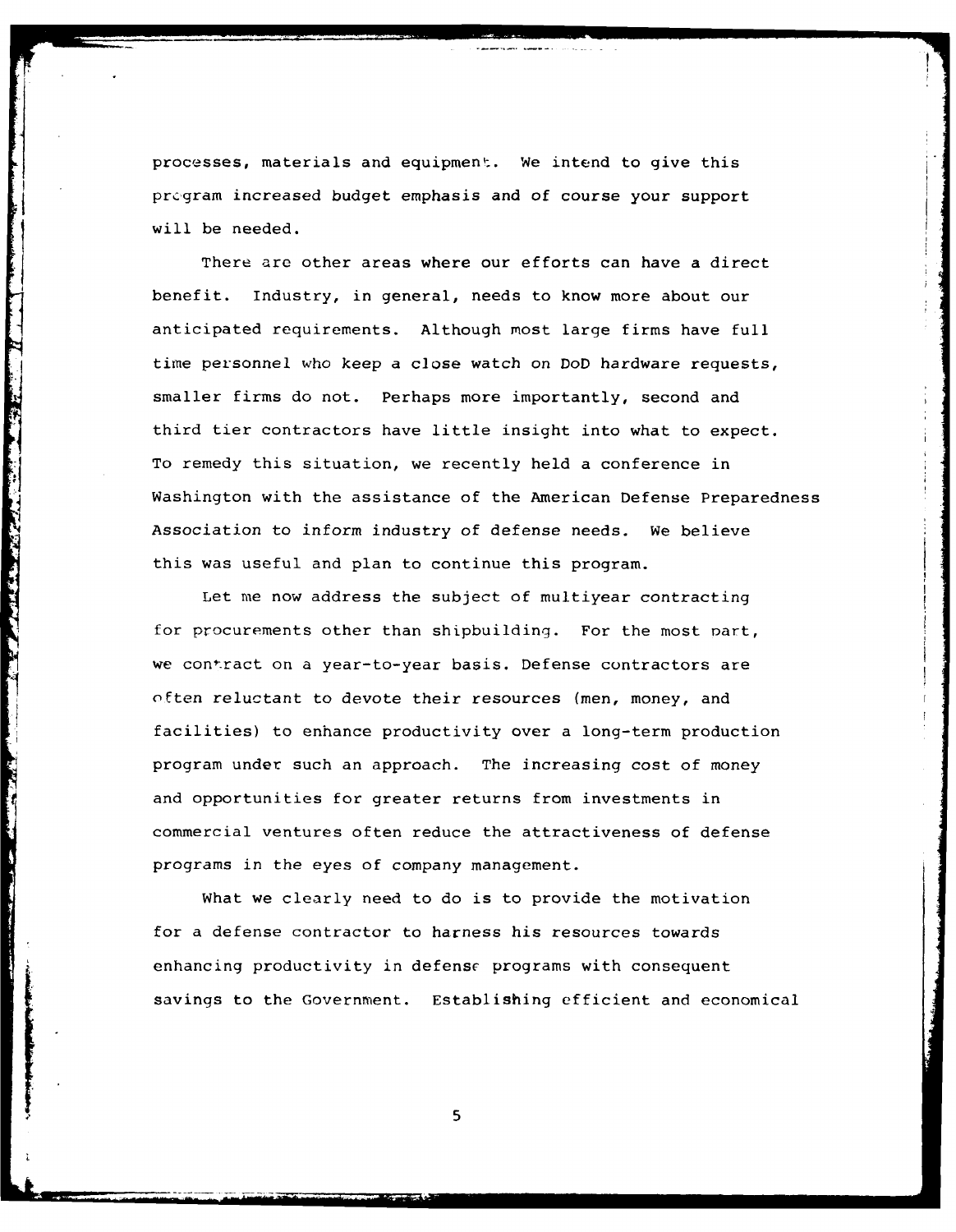production will lead the contractor to invest in labor saving facilities, purchase long lead time components and raw materials for several years, and perform assembly and subassembly production for the most effective utilization of labor.

We are convinced that year-to-year contracting will not achieve the desired efficiencies and economies. What is necessary is a longer term Government commitment with appropriate funding. We believe this entails a commitment by the Government--up front--for 3 to 5 years of a production program. This commitment and funding is the integral piece of achieving enhanced productivity through multiyear contracting for an economic procurement quantity. We have no single fixed approach in mind but are considering various approaches that could be used. A certain amount of flexibility is needed to permit the tailoring of production programs to meet individual circumstances.

**THE R. P. P. LEWIS CO., LANSING MICH.** 

We are asking the Military Departments to examine their production programs; to select long-term, stable production programs where inventory needs are reasonably clear; to determine in those selected programs whether significant cost savings can be achieved if the Government commits itself now to requirements beyond the current year; and to establish a production quantity that offers the most economical procurement not exceeding the Five Year Defense Program.

For a number of production programs, the economic procurement quantity is the annual buy that is planned and budgeted on a year-to-year basis. For others, the quantity is greater,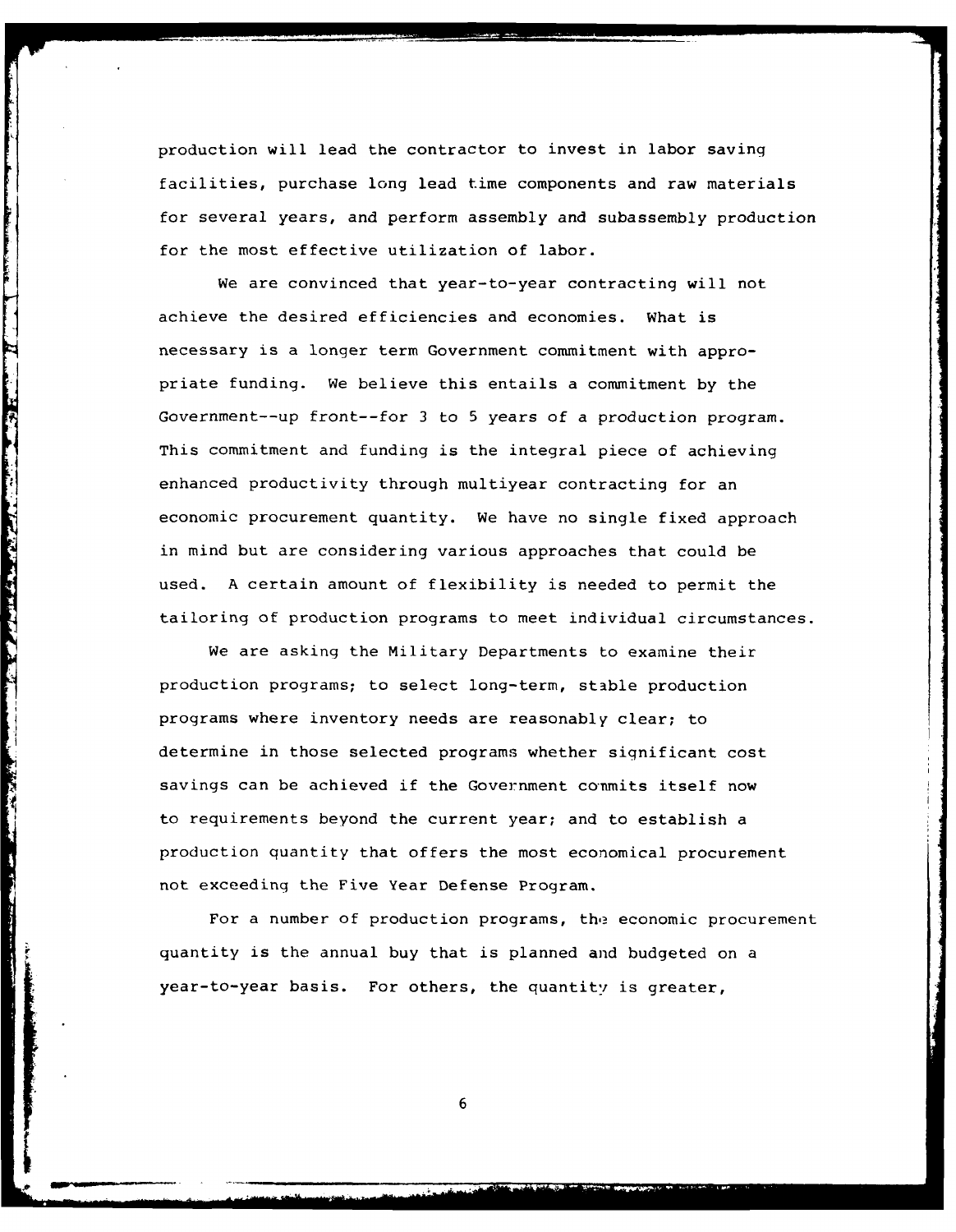and committing the Government now to a longer period of production will enhance productivity and result in cost savings. Attached are those programs identified by the Military Departments as suitable for multiyear contracting.

For some programs a multiyear approach offers savings as a result of combining the annual buy with additional funding for long lead time components, raw materials, and subassembly work for the next year or two of production. However, for others a multiyear authorization and appropriation for several or more years of production awarded under one contract is the optimum and should be considered.

 $\mathbf{r}$ 

Ħ

THE TAILER OF THE TABLE

*PARTIES* 

Yet another alternative is to contract for a multiyear quantity phased to achieve an economical production run based on an expenditure profile to be budgeted and funded annually. Let me illustrate this alternative by an over-simplified example. If we were to plan to buy 400 end items at the rate of **100** per year, we and the contractor might agree that the most efficient production approach would be to obtain raw material, subcontract for components, and perform subassembly work for all or a large part of the 400 end items during the first year or two, and deliver all end items in subsequent years. We could agree on an annual expenditure profile to accomplish this and budget and fund the annual expenditure requirement. Some might refer to this as expenditure funding (new term) or a variation of incremental funding now used in long-term research and development programs. It would have the advantage of more closely approximating annual funding of year-to-year requirements and thus does not exacerbate budget pressures.

**<sup>7</sup> B-**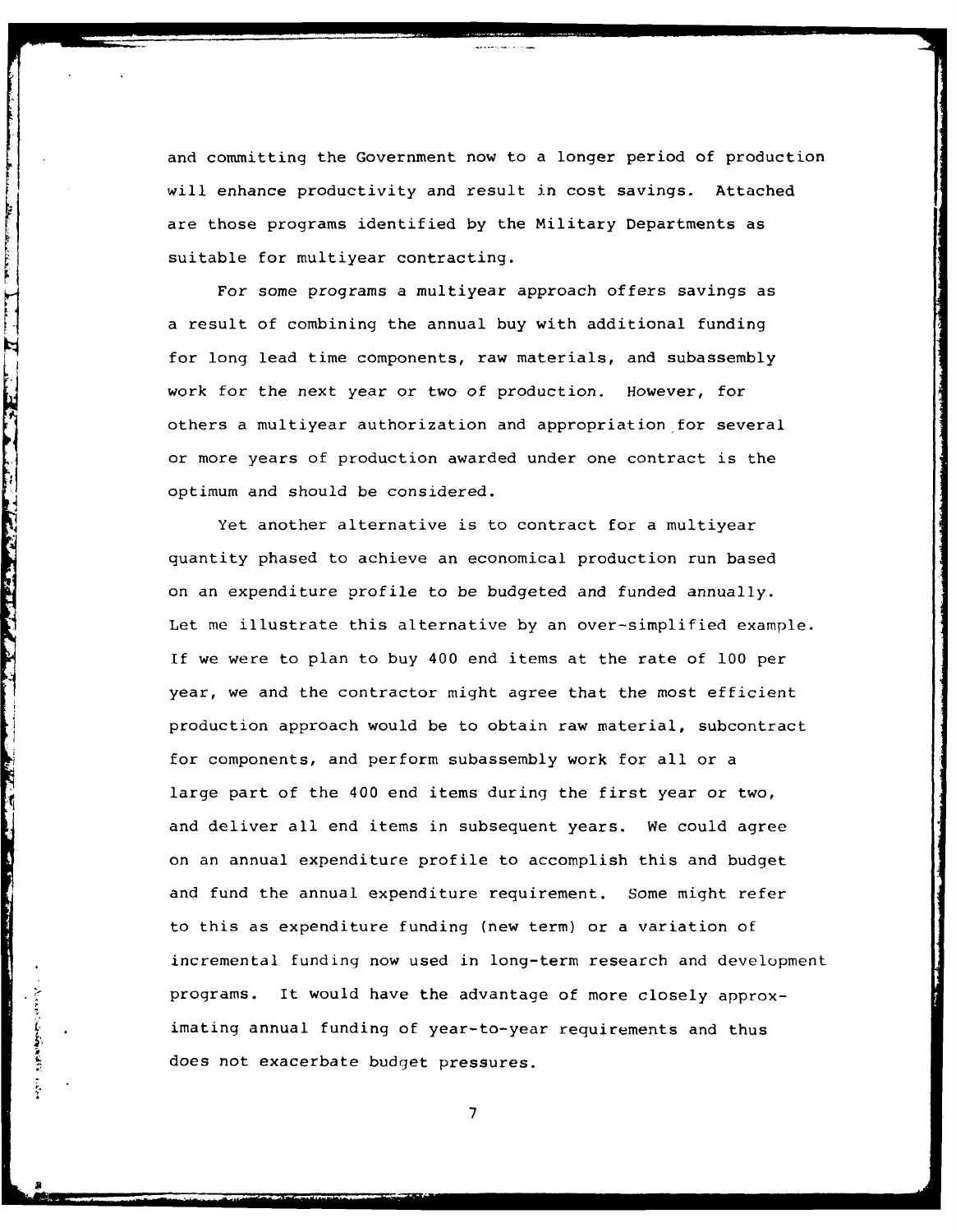Multiyear contractng as currently prescribed in our policy regulation, and in which the cancellation ceiling is applied, differs from the approaches described above. Current multiyear contracting policy contemplates a single level price with the price of the first unit the same price as the last unit. Contractor expenditures for start-up, preproduction, and other similar types of costs inherent in starting up a production line are amortized ir the unit price of the end items. The contractor carries these investment costs until recovered through amortization in the unit prices. To protect the contractor from a Government decision not to fund future contract years, an unfunded cancellation ceiling is provided. This represents a contingent liability (termination) on the part of the Government to reimburse the contractor for the unamortized part of these costs, should the program not be funded in future years.

While this remains a viable approach, the statutory restriction of \$5 million cancellation ceiling has severely limited its use in any major dollar program where savings can be achieved, and we advocate its deletion. However, even if we had no statutory restriction on the cancellation ceiling, the use of the approach would be constrained. Few contractors would be willing to incur such investment expenditures without Government commitment to fund and pay such costs as they occur. The cost of money is just too high to make this an enticing approach in a number of programs.

8

*6*

j

Å H

Ŋ

**CIRADIANA**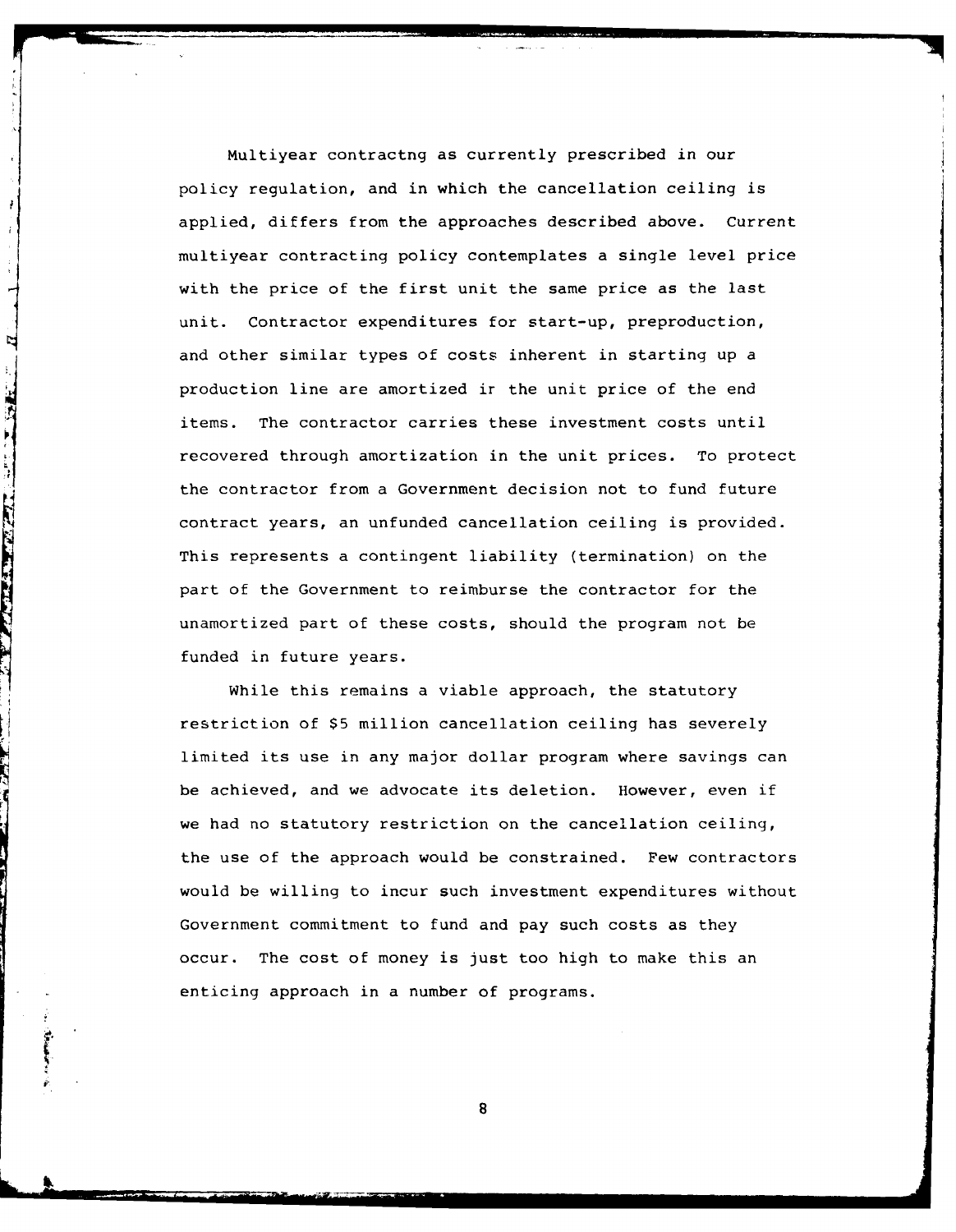Unfortunately, the perception in the defense acquisition community has been that the statutory cancellation restriction meant that Congress did not want the miltiyear contractinq approach to be used in major programs. Thus, there has been no request to obtain statutory relief. However, we believe the restriction should be rescinded and a legislative proposal to this effect is currently being coordinated within the Department.

The company of the company of the company of

 $\mathcal{L}(\mathcal{L})$ 

ĵ

However, the most pressing limitation on the use of the several multiyear approaches I have described is the existing policy on "full funding." "Full funding" is the term used to describe the principle that has been applied by Congress in providing funds for the Department of Defense programs that are covered within the Procurement Title of the annual appropriation act. The objective of this policy is to provide funds *at* tho outset for the total estimated cost of a given item. In practice, it means that each annual appropriation request must contain the funds estimated to be required to cover the total cost to be incurred in completing the delivery of a given quantity of usable end items. The quantity usually represents twelve months of production deliveries. The "full funding" concept has several benefits which commend its continued use for a number of major weapon systems which are not  $\text{stab}_{\mathbb{R}^n}$  and are subject to programmatic changes. However, for those programs considered to be stable, the funding of material, parts, and  $s$  ibassesbly work in the current year for incorporation into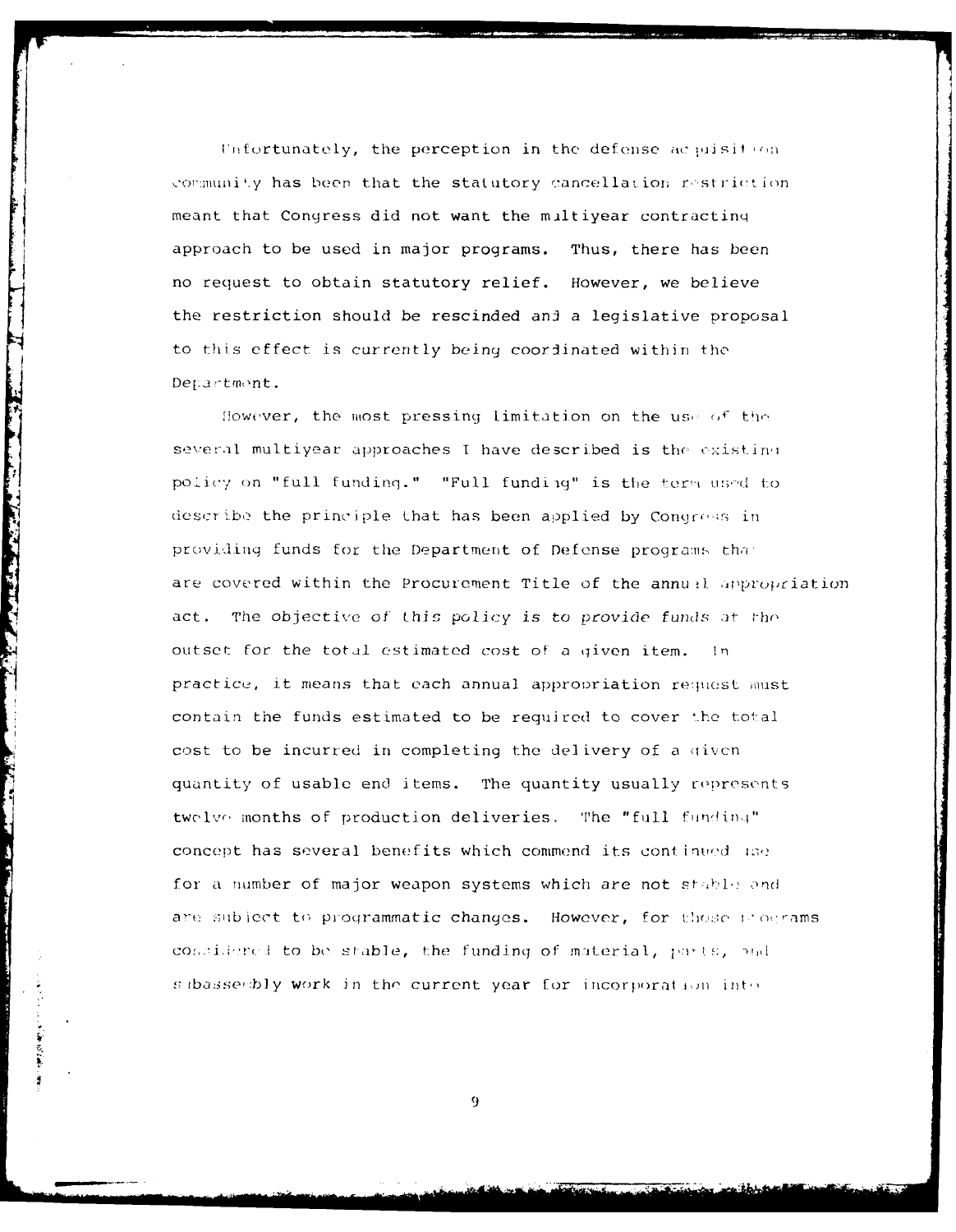units that are to be produced in subsequent years is appropriate. Significant savings with increased productivity are possible if contractors are permitted to incur such expenditures for subsequent years of production. Contractor purchases of material can be consolidated and subassembly work can be performed on a continuous basis, thus achieving economies inherent in volume production.

However, if the systems selected for multiyear contracting are not chosen carefully, these savings could be gained with a corresponding loss of visibility and management to both the Congress and the Department of Defense. The "full funding" policy reflects the concern of one session of Congress that they not be committed to authorizing and appropriating funds to complete procurement programs started by a previous session. Maintaining an appropriate balance will require careful selection of programs with future expansion in a controlled and orderly fashion.

**Communication** 

**THE STATE OF STATE** 

Other than the restriction on **the** cancellation ceiling, we are not statutorily constrained from requesting funding under the multiyear contracting approaches we are considering. However, we are constrained by the full funding policy and the year-to-year budget guidelines that hive been adopted by the Department of Defense with congressioral approval.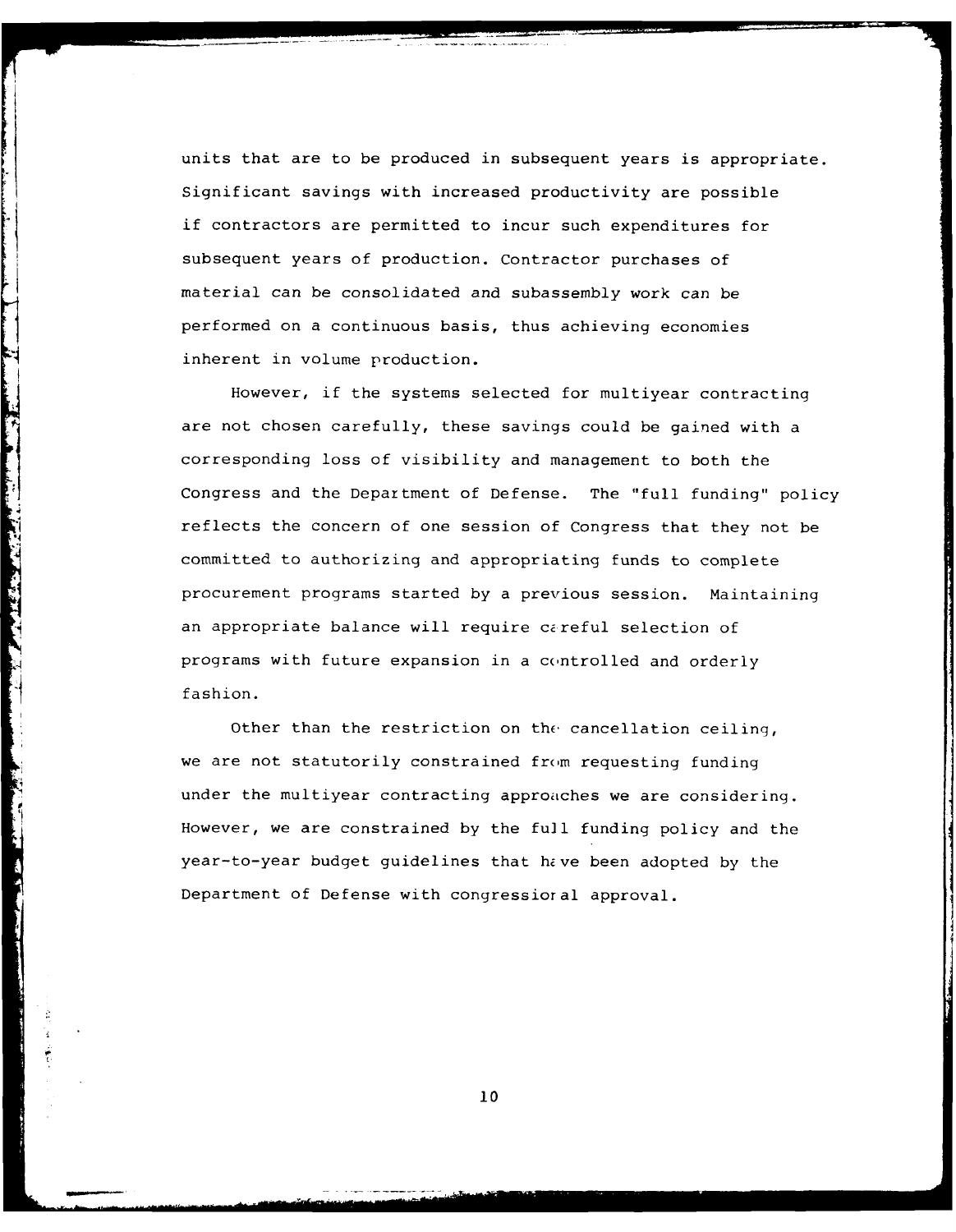The Federal Acquisition Reform Act, S. 5, 96th Congress, Ist Session, introduced by Senator Chiles, contained a provision laying a statutory base for multiyear contracting. Frankly, I do not believe we need special statutory authority. The preferred course is to identify in our annual budget submissions those programs for which multiyear contracting is to be used along with a request for the authorization and appropriation by Congress for the funds required. While the several multiyear contracting approaches we are considering do not all entail the use of an unfunded cancellation ceiling, the current statutory restriction severely limits the use of an approach that contemplates a cancellation provision. To make this a workable approach, deletion of the statutory restriction is required.

**Up** to this point i have been speaking of production programs funded under the Procurement Title of the DoD annual appropriation act. These funds are not restricted to obligation (contracting) in the year appropriated. However, certain funds are appropriated and limited to obligation during the fiscal year in which appropriated. Generally, these funds fall under the Operation and Maintenance Title of the DoD annual appropriation act. In addition to civilian personnel costs, this Title provides funds for operation, maintenance, and support of facilities and installations; maintenance or modification of equipment; and base services. Public Law 90-378 (10 U.S.C. 2306(g)) authorizes DoD to enter into multiyear

ķ.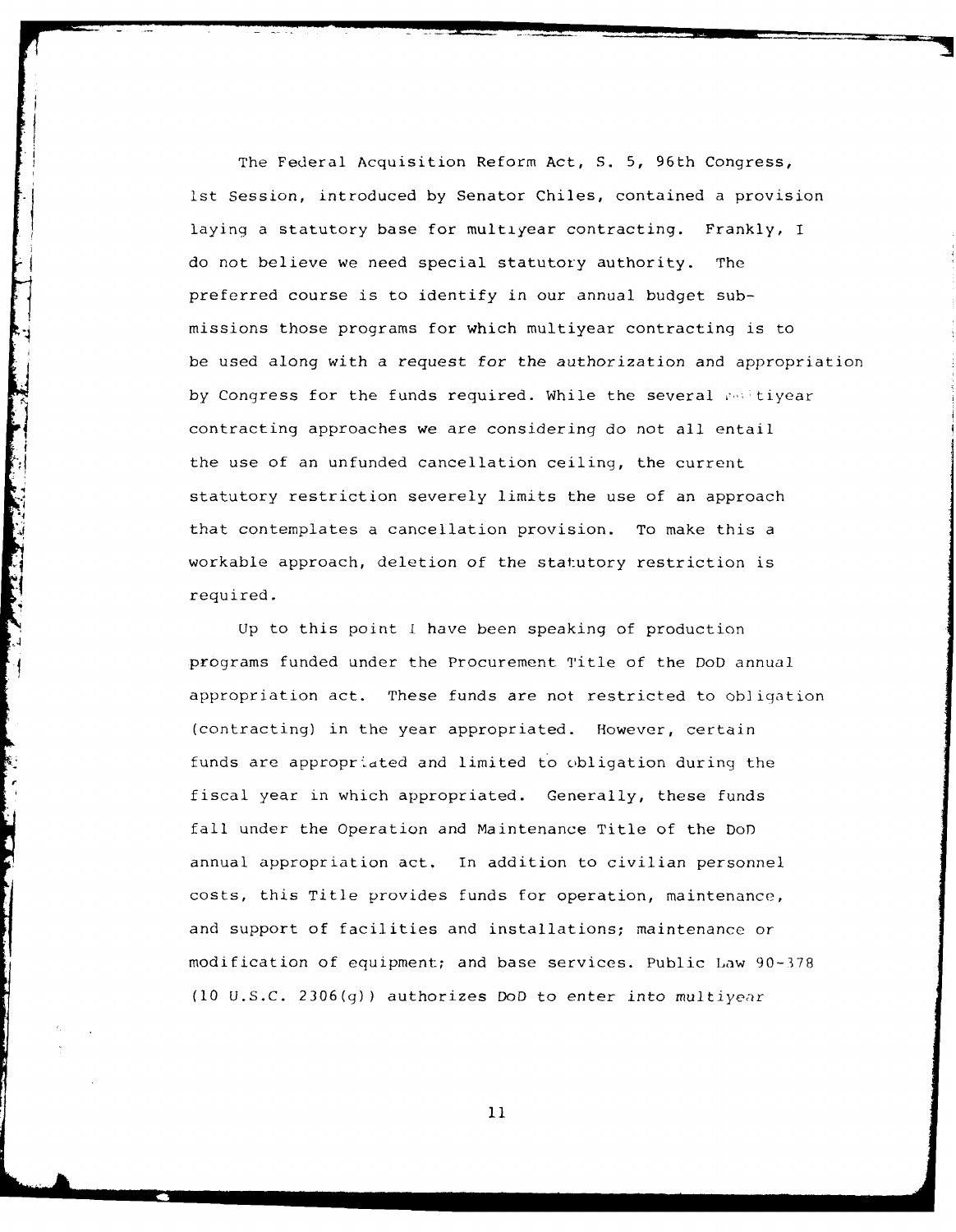contracts for such services to be performed outside the 48 contiguous States and the District of Columbia. There are, in our opinion, opportunities to effect savings through multiyear contracting for such services in the 43 contiguous States, and we should not have this geographic limitation. While we support this law, this geographic limi:ation should be removed. We will initiate a legislative proposal to delete the geographic limitation.

In summary, multiyear contracting for long-term, stable production programs offers enhanced productivity and consequent cost savings. Other than repealing the restriction on the cancellation ceiling, no additional legislation is needed. The programs selected should be stable; that is, whether they are relatively new or in production, they should have the following characteristics: the configuration should be established, the inventory quantity known, the program should be noncontroversial in need or mission, and the requirements included in the Five Year Defense Program.

**CONTRACTOR** 

ķ.

Your request for my appearance at these hearings identified other items you wished addressed. These are attached.

This completes my prepared testimony. I would be pleased to answer your questions.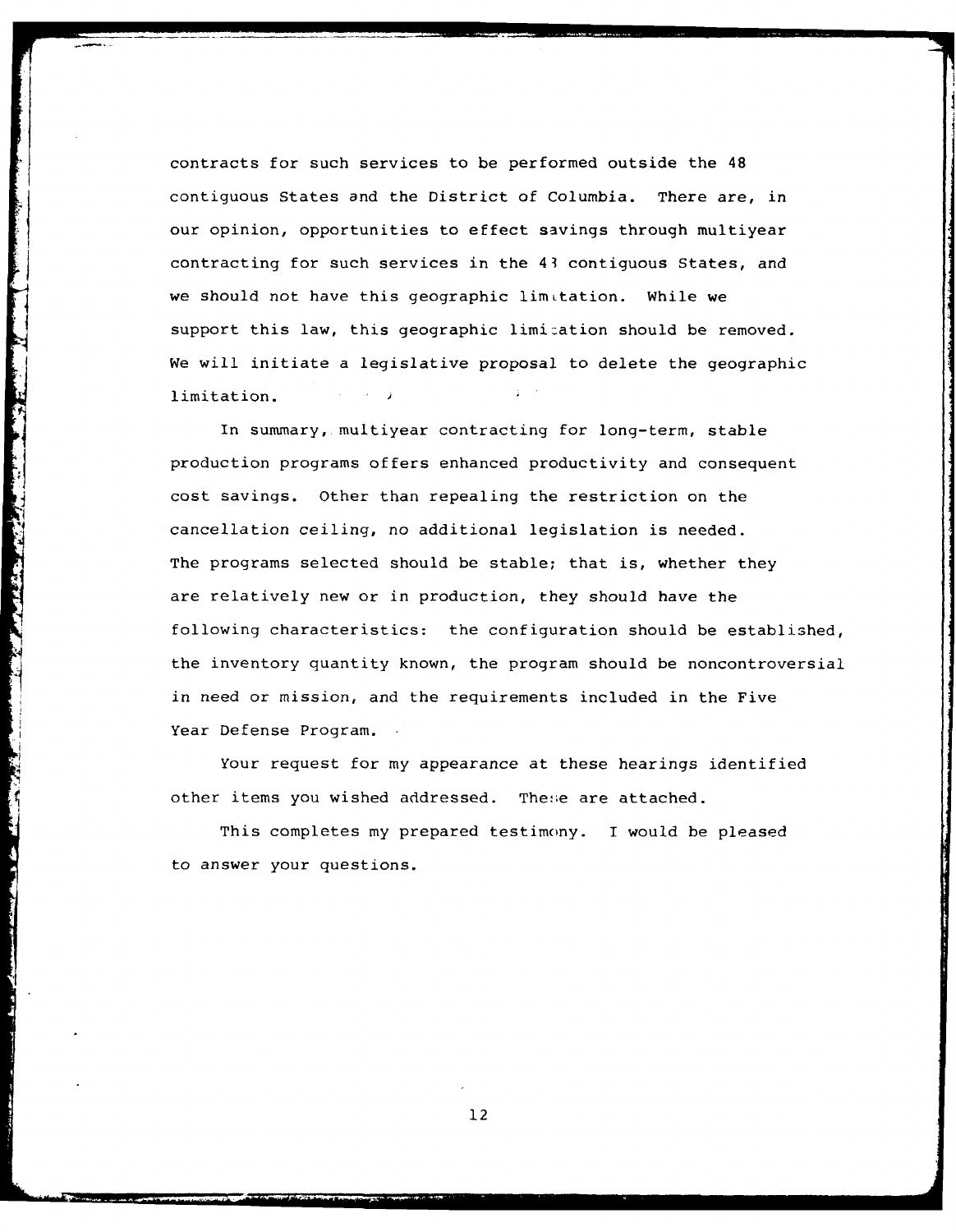## Multiyear Contracting

#### Attachment

# Specific Programs, Either Planned or in Production, That Would Be Appropriate

In response to our request, the Military Departments have identified the following long-term, stable production programs as being under consideration for multiyear contracting:

Army:

Advanced Attack Helicopter Infantry Fighting Vehicle

Navy:

 $\prime$ 

LSD-41 Follow-on Ships.

VCX Carrier on Board Delivery Aircraft System

Air Force:

Global Positioning System Defense Support Program Production Satellites 14-17 Low Level Laser Guided Bomb

## The Basis of the Policy Established for Advance Procurement

**5 + 1 Follow-on Ships.**<br>
4 **4 Follow-on Ships.**<br>
4 **4 Follow-on Ships.**<br>
4 **4 Force:**<br>
4 **Air Force:**<br>
4 **Air Force:**<br>
4 **Air Force:**<br>
4 **Air Force:**<br>
4 **Dobal Positioning System**<br>
1 **Defense Support Program Production S:** Advance procurement is funding and contracting for long lead time components of a major production program in advance of the fiscal year in which the related end item is to be procured. It is limited to those components whose lead times are significantly longer than other components of the same end item. The policy is expressed in Department of Defense Directive 7200.4.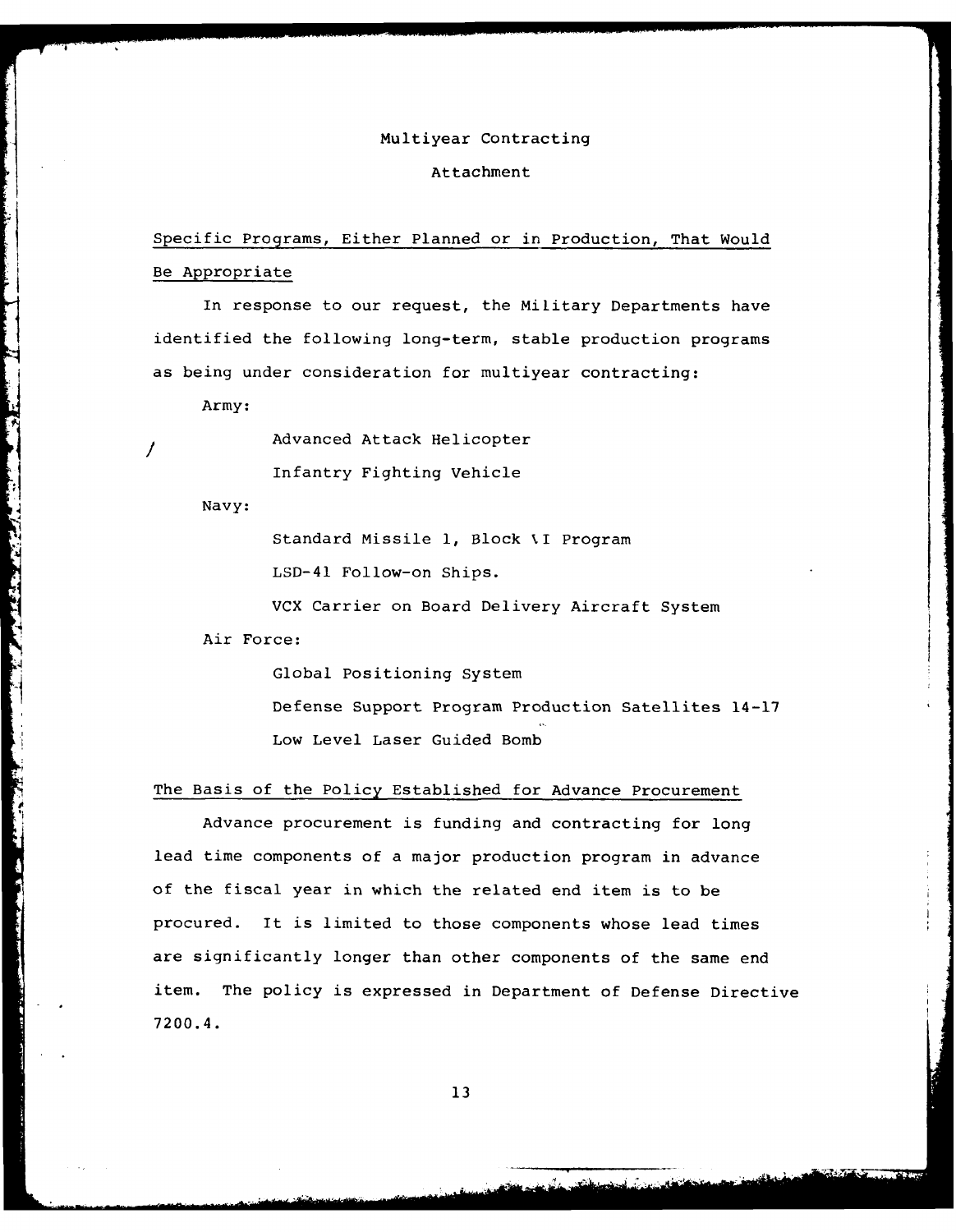The procedure contemplates that the cost of components procured in advance be relatively low, as compared to that portion of the end item costs for which funding is deferred. Application dictates that the program nust be stable; design and configuration change will not be significant; the program is unlikely to be cancelled; the components will be incorporated in next year's end item buy; and the components are usable, even if the program is cancelled. Each case is to be justified on its merits and identified in budget and apportionment submissions.

N

**Company of the Company of the Company of the Company of the Company of the Company of the Company of the Compa** 

**Contract of Contract of Contract of Contract of Contract of Contract of Contract of Contract of Contract of Contract of Contract of Contract of Contract of Contract of Contract of Contract of Contract of Contract of Contr** 

i<br>B

### Distinction Between Advance Procurement and Incremental Funding

Incremental funding is used in contracting for long-term research and development programs. Research and development programs are contracted for under cost reimbursement type contracts where the contract contains only an estimated cost for achieving the research and development contemplated. Funds are obligated each year for the level of effort required to continue to advance the research and development towards completion. Since the funds are budgeted and obligated in annual increments, it is referred to as incremental funding. A certain portion of the funds is held back to cover the Government's exposure to termination liability, should future years not be funded.

Incremental funding violates the "full funding" policy and is not authorized for use in production programs covered